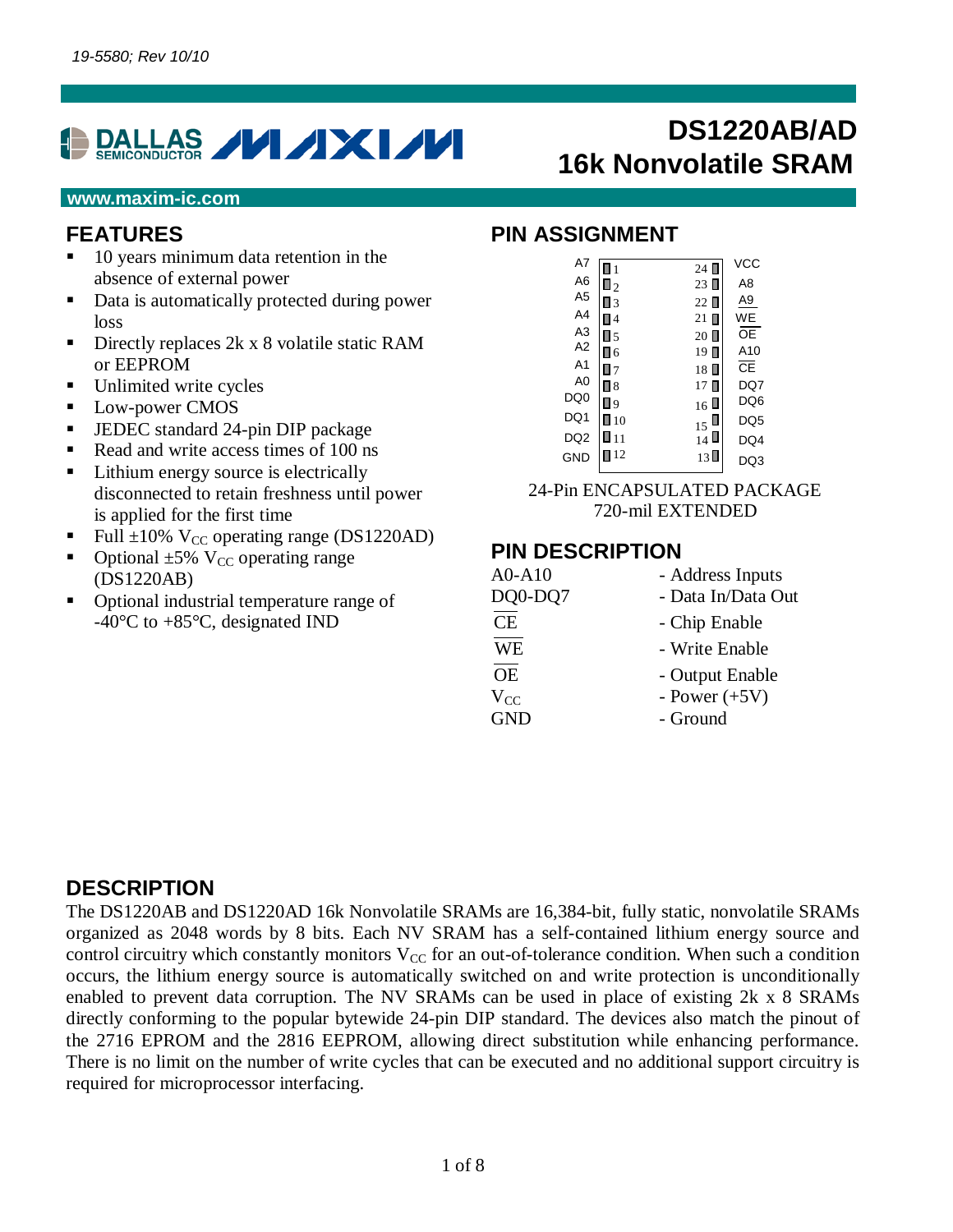## **READ MODE**

The DS1220AB and DS1220AD execute a read cycle whenever WE (Write Enable) is inactive (high) and  $\overline{\text{CE}}$  (Chip Enable) and  $\overline{\text{OE}}$  (Output Enable) are active (low). The unique address specified by the 11 address inputs (A0-A10) defines which of the 2048 bytes of data is to be accessed. Valid data will be available to the eight data output drivers within  $t_{ACC}$  (Access Time) after the last address input signal is stable, providing that the CE and OE access times are also satisfied. If CE and OE access times are not satisfied, then data access must be measured from the later-occurring signal and the limiting parameter is either t<sub>CO</sub> for CE or t<sub>OE</sub> for OE rather than address access.

## **WRITE MODE**

The DS1220AB and DS1220AD execute a write cycle whenever the WE and CE signals are active (low) after address inputs are stable. The latter occurring falling edge of  $\overline{\text{CE}}$  or  $\overline{\text{WE}}$  will determine the start of the write cycle. The write cycle is terminated by the earlier rising edge of  $\overline{CE}$  or  $\overline{WE}$ . All address inputs must be kept valid throughout the write cycle. WE must return to the high state for a minimum recovery time  $(t_{WR}$ ) before another cycle can be initiated. The OE control signal should be kept inactive (high) during write cycles to avoid bus contention. However, if the output drivers are enabled (CE and OE active) then WE will disable the outputs in  $t_{ODW}$  from its falling edge.

## **DATA RETENTION MODE**

The DS1220AB provides full functional capability for  $V_{CC}$  greater than 4.75 volts and write protects by 4.5V. The DS1220AD provides full functional capability for  $V_{CC}$  greater than 4.5 volts and write protects by 4.25V. Data is maintained in the absence of  $V_{CC}$  without any additional support circuitry. The nonvolatile static RAMs constantly monitor  $V_{CC}$ . Should the supply voltage decay, the NV SRAMs automatically write protect themselves, all inputs become "don't care," and all outputs become high impedance. As  $V_{CC}$  falls below approximately 3.0 volts, a power switching circuit connects the lithium energy source to RAM to retain data. During power-up, when  $V_{CC}$  rises above approximately 3.0 volts, the power switching circuit connects external  $V_{CC}$  to RAM and disconnects the lithium energy source. Normal RAM operation can resume after  $V_{CC}$  exceeds 4.75 volts for the DS1220AB and 4.5 volts for the DS1220AD.

## **FRESHNESS SEAL**

Each DS1220 device is shipped from Dallas Semiconductor with its lithium energy source disconnected, guaranteeing full energy capacity. When  $V_{CC}$  is first applied at a level of greater than  $V_{TP}$ , the lithium energy source is enabled for battery backup operation.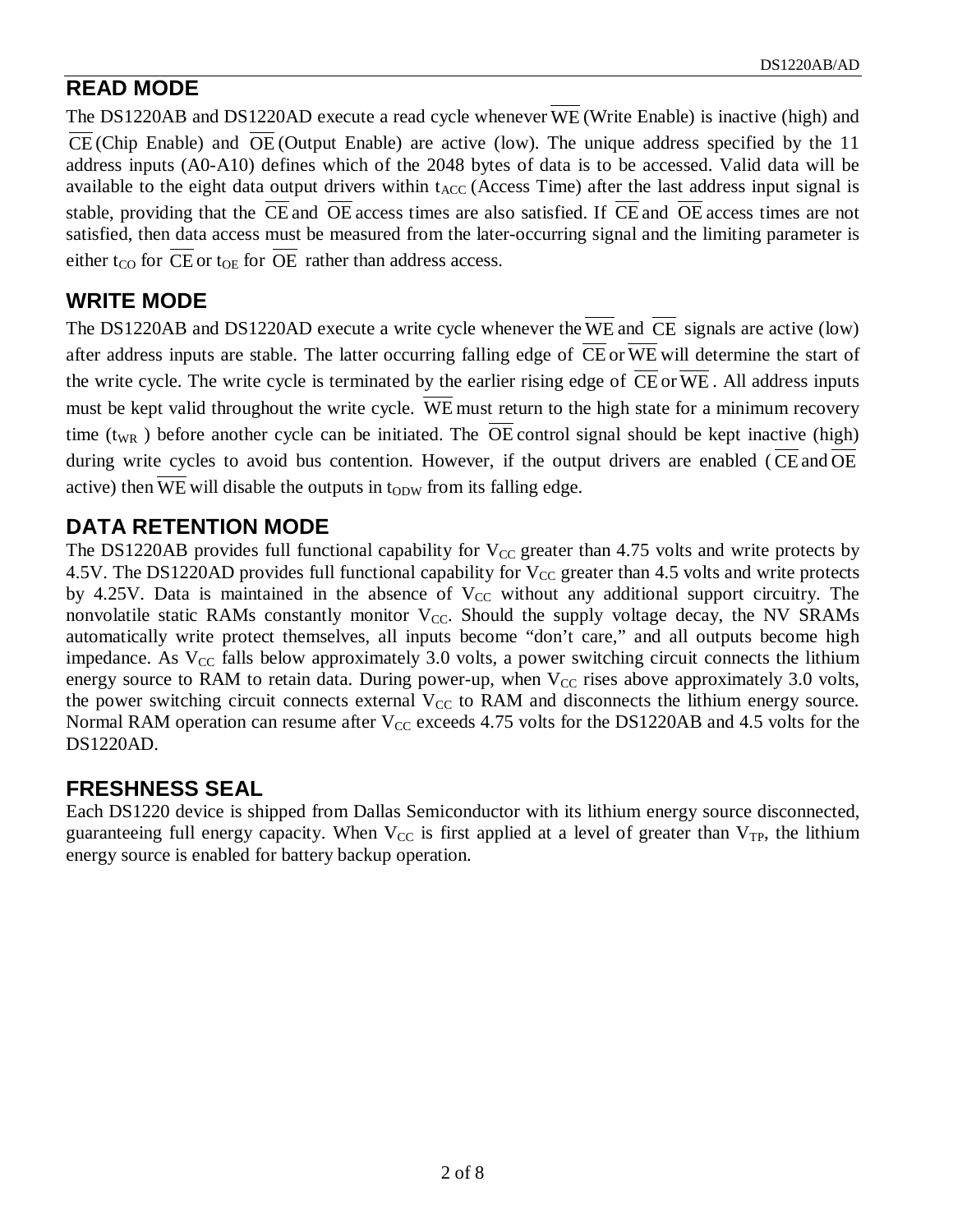## **ABSOLUTE MAXIMUM RATINGS**

Voltage on Any Pin Relative to Ground -0.3V to +6.0V Operating Temperature Range Commercial:  $0^{\circ}$ C to +70<sup>°</sup>C Industrial:  $-40^{\circ}\text{C}$  to  $+85^{\circ}\text{C}$ Storage Temperature  $-40^{\circ}$ C to  $+85^{\circ}$ C Lead Temperature (soldering, 10s)  $+260^{\circ}$ C **Note:** EDIP is wave or hand soldered only.

*This is a stress rating only and functional operation of the device at these or any other conditions above those indicated in the operation sections of this specification is not implied. Exposure to absolute maximum rating conditions for extended periods of time may affect reliability.*

| <b>RECOMMENDED DC OPERATING CONDITIONS</b> |               |      |     | $(T_A:$ See Note 10) |                           |              |
|--------------------------------------------|---------------|------|-----|----------------------|---------------------------|--------------|
| <b>PARAMETER</b>                           | <b>SYMBOL</b> |      |     |                      | $MIN$   TYP   MAX   UNITS | <b>NOTES</b> |
| DS1220AB Power Supply Voltage              | $\rm V_{CC}$  | 4.75 | 5.0 | 5.25                 |                           |              |
| DS1220AD Power Supply Voltage              | $\rm V_{CC}$  | 4.50 | 5.0 | 5.50                 |                           |              |
| Logic 1                                    | $V_{IH}$      | 2.2  |     | $\rm V_{CC}$         |                           |              |
| Logic $0$                                  | $\rm V_{II}$  | 0.0  |     | $+0.8$               |                           |              |

## **DC ELECTRICAL CHARACTERISTICS** (T<sub>A</sub>: See Note 10)

 $(V_{CC} = 5V \pm 5\%$  for DS1220AB)

| $(V_{CC} = 5V \pm 10\%$ for DS1220AD) |               |            |            |            |              |              |
|---------------------------------------|---------------|------------|------------|------------|--------------|--------------|
| <b>PARAMETER</b>                      | <b>SYMBOL</b> | <b>MIN</b> | <b>TYP</b> | <b>MAX</b> | <b>UNITS</b> | <b>NOTES</b> |
| <b>Input Leakage Current</b>          | $I_{IL}$      | $-1.0$     |            | $+1.0$     | μA           |              |
| I/O Leakage Current                   |               | $-1.0$     |            |            |              |              |
| $CE \geq V_{IH} \leq V_{CC}$          | $I_{IO}$      |            |            | $+1.0$     | $\mu A$      |              |
| Output Current @ 2.4V                 | $I_{OH}$      | $-1.0$     |            |            | mA           |              |
| Output Current @ 0.4V                 | $I_{OL}$      | 2.0        |            |            | mA           |              |
| Standby Current $CE = 2.2V$           | $I_{CCS1}$    |            | 5.0        | 10.0       | mA           |              |
| Standby Current $CE = V_{CC}$ -0.5V   | $I_{CCS2}$    |            | 3.0        | 5.0        | mA           |              |
| <b>Operating Current</b>              | $I_{CC01}$    |            |            | 75         | mA           |              |
| (Commercial)                          |               |            |            |            |              |              |
| <b>Operating Current</b>              |               |            |            | 85         | mA           |              |
| (Industrial)                          | $I_{CCO1}$    |            |            |            |              |              |
| <b>Write Protection Voltage</b>       | $V_{TP}$      | 4.5        | 4.62       | 4.75       | V            |              |
| (DS1220AB)                            |               |            |            |            |              |              |
| <b>Write Protection Voltage</b>       |               | 4.25       | 4.37       | 4.5        | $\mathbf{V}$ |              |
| (DS1220AD)                            | $V_{TP}$      |            |            |            |              |              |

| <b>CAPACITANCE</b><br>$(T_A = +25^{\circ}C)$ |               |  |  |  |                         |              |
|----------------------------------------------|---------------|--|--|--|-------------------------|--------------|
| <b>PARAMETER</b>                             | <b>SYMBOL</b> |  |  |  | MIN   TYP   MAX   UNITS | <b>NOTES</b> |
| Input Capacitance                            | Úіn           |  |  |  | pF                      |              |
| Input/Output Capacitance                     | $\sim$ I/O    |  |  |  | pF                      |              |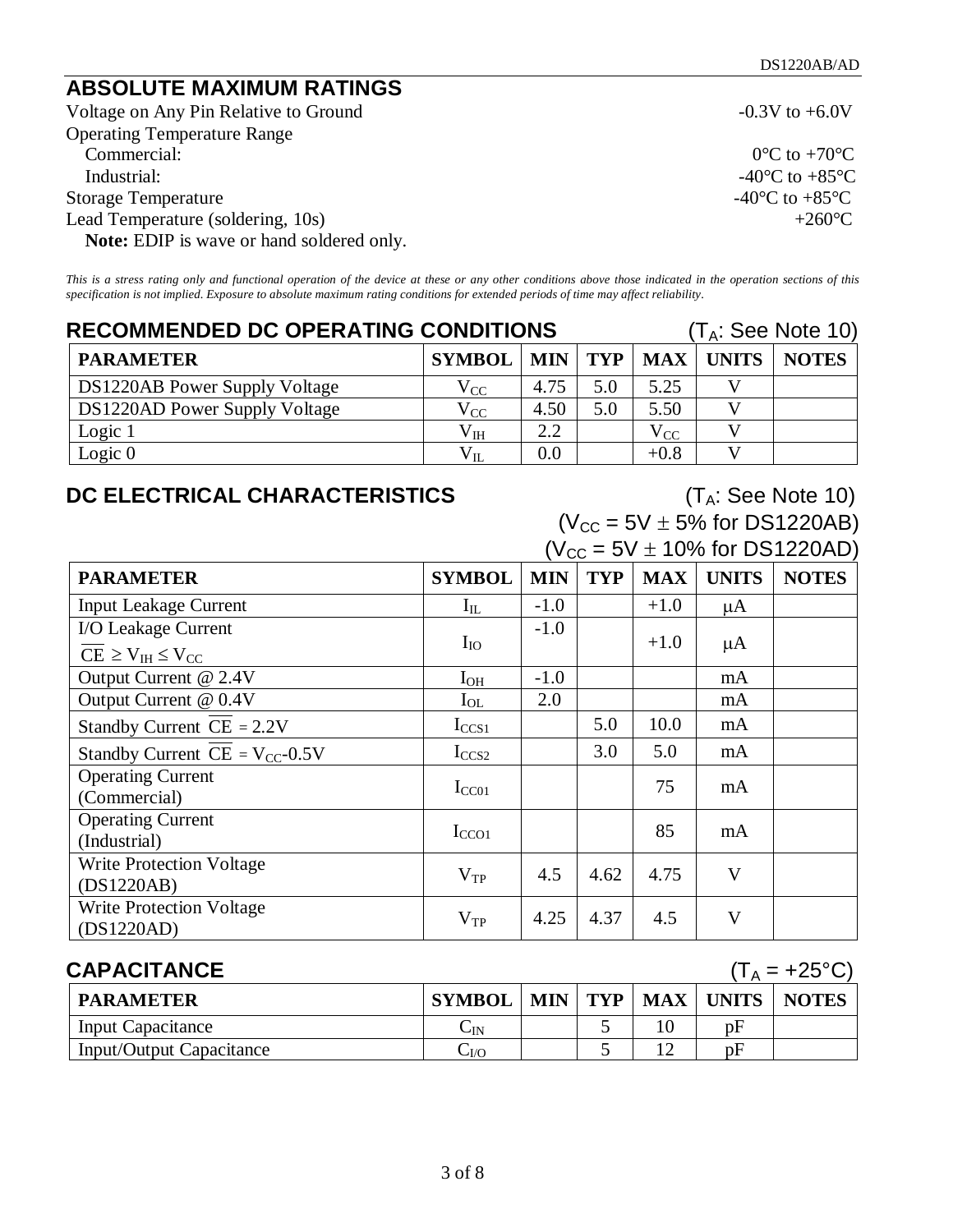$\frac{\text{DS1220AB/AD}}{\left(\text{T}_\text{A}\right.\text{See Note 10}\right)}$ 

## **AC ELECTRICAL CHARACTERISTICS**

| $(V_{CC} = 5.0V \pm 5\%$ for DS1220AB) |  |  |  |
|----------------------------------------|--|--|--|
| $(V_{cc} = 5.0V + 10\%$ for DS1220AD)  |  |  |  |

| $VCC = 5.0V \perp 10$ /8 101 DS IZZUAD |                  |                |                     |               |                |  |
|----------------------------------------|------------------|----------------|---------------------|---------------|----------------|--|
|                                        |                  |                | <b>DS1220AB-100</b> |               |                |  |
| <b>PARAMETER</b>                       | <b>SYMBOL</b>    |                | DS1220AD-100        | <b>UNITS</b>  | <b>NOTES</b>   |  |
|                                        |                  | <b>MIN</b>     | <b>MAX</b>          |               |                |  |
| Read Cycle Time                        | $t_{RC}$         | 100            |                     | ns            |                |  |
| <b>Access Time</b>                     | $t_{ACC}$        |                | 100                 | ns            |                |  |
| OE to Output Valid                     | $t_{OE}$         |                | 50                  | ns            |                |  |
| CE to Output Valid                     | $t_{\rm CO}$     |                | 100                 | ns            |                |  |
| OE or CE to Output Active              | $t_{COE}$        | 5              |                     | ns            | 5              |  |
| Output High Z from                     | $t_{OD}$         |                | 35                  | ns            | 5              |  |
| Deselection                            |                  |                |                     |               |                |  |
| <b>Output Hold from Address Change</b> | $t_{OH}$         | 5              |                     | ns            |                |  |
| Write Cycle Time                       | $t_{WC}$         | 100            |                     | ns            |                |  |
| Write Pulse Width                      | $t_{WP}$         | 75             |                     | ns            | 3              |  |
| <b>Address Setup Time</b>              | $t_{AW}$         | $\overline{0}$ |                     | <sub>ns</sub> |                |  |
| Write Recovery Time                    | $t_{WR1}$        | $\overline{0}$ |                     | ns            | 12             |  |
|                                        | $t_{WR2}$        | 10             |                     | ns            | 13             |  |
| Output High from WE                    | t <sub>ODW</sub> |                | 35                  | ns            | 5              |  |
| Output Active from WE                  | $t_{OEW}$        | 5              |                     | <sub>ns</sub> | $\overline{4}$ |  |
| Data Setup Time                        | $t_{DS}$         | 40             |                     | ns            | $\overline{4}$ |  |
| Data Hold Time                         | $t_{\rm DH1}$    | $\overline{0}$ |                     | ns            | 12             |  |
|                                        | t <sub>DH2</sub> | 10             |                     | ns            | 13             |  |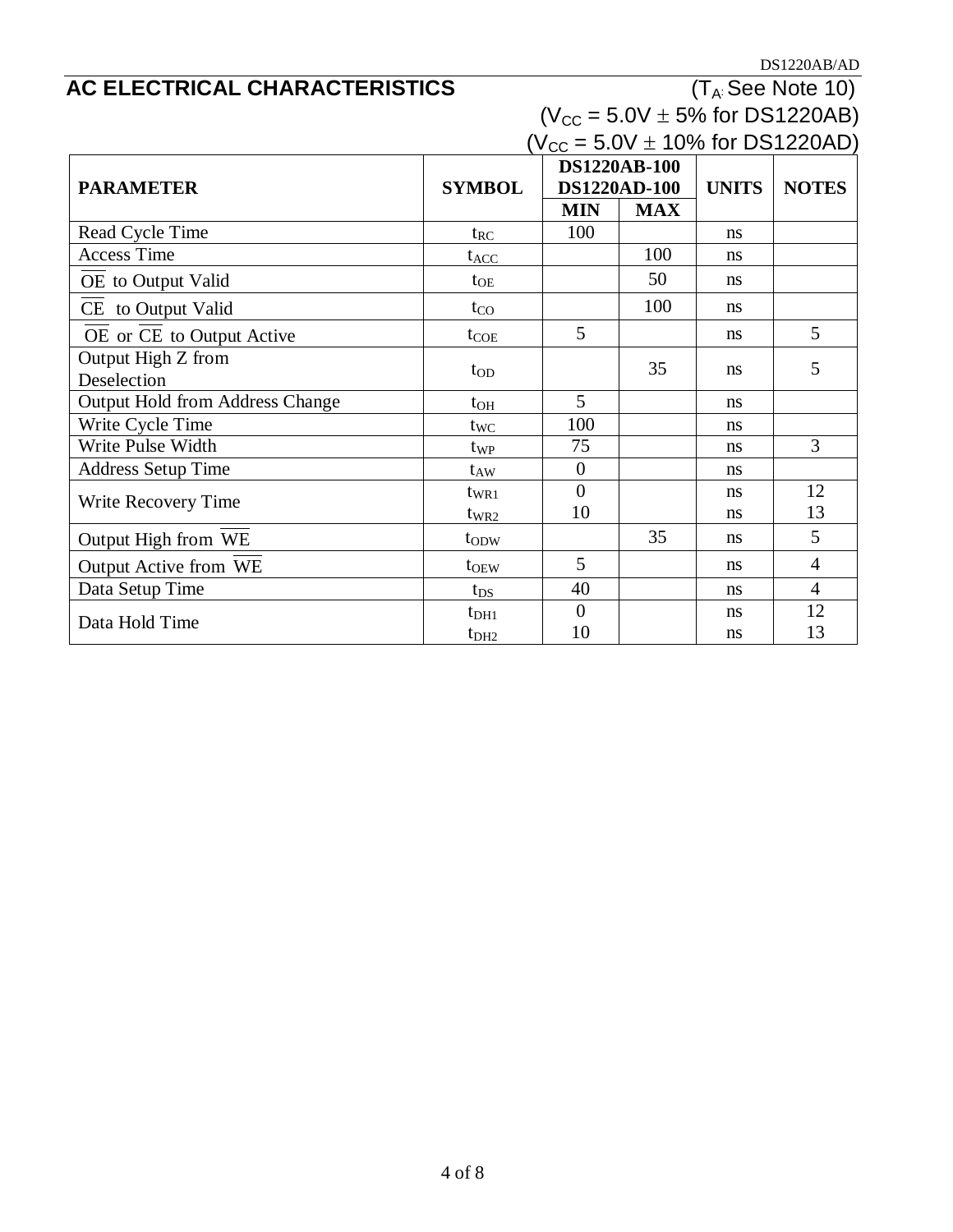## **READ CYCLE**



SEE NOTE 1

## **WRITE CYCLE 1**



SEE NOTES 2, 3, 4, 6, 7, 8 AND 12 **WRITE CYCLE 2**



SEE NOTES 2, 3, 4, 6, 7, 8 AND 13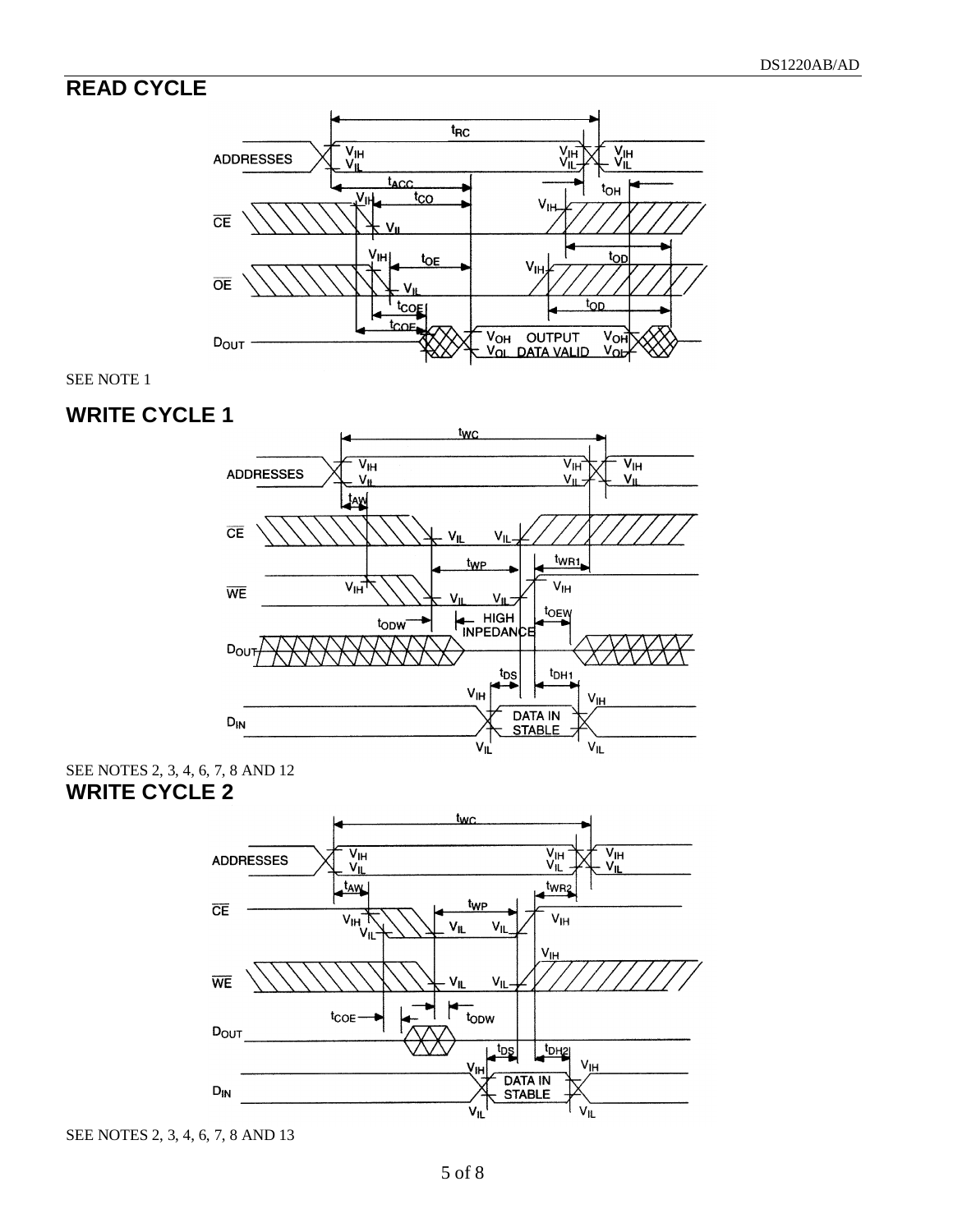### **POWER-DOWN/POWER-UP CONDITION**



#### SEE NOTE 11

#### **POWER-DOWN/POWER-UP TIMING** (T<sub>A</sub>: See Note 10)

| <b>PARAMETER</b>                                                     | <b>SYMBOL</b>   | <b>MIN</b> | TYP | <b>MAX</b>                  | <b>UNITS</b> | <b>NOTES</b> |
|----------------------------------------------------------------------|-----------------|------------|-----|-----------------------------|--------------|--------------|
| $V_{CC}$ Fail Detect to $\overline{CE}$ and $\overline{WE}$ Inactive | tp <sub>D</sub> |            |     | 1.5                         | $\mu$ s      |              |
| $V_{CC}$ slew from $V_{TP}$ to 0V                                    | t <sub>F</sub>  | 300        |     |                             | $\mu$ s      |              |
| $V_{CC}$ slew from 0V to $V_{TP}$                                    | t <sub>R</sub>  | 300        |     |                             | $\mu$ s      |              |
| $V_{CC}$ Valid to $\overline{CE}$ and $\overline{WE}$ Inactive       | $tp_{U}$        |            |     | $\mathcal{D}_{\mathcal{L}}$ | ms           |              |
| $V_{CC}$ Valid to End of Write Protection                            | $t_{REC}$       |            |     | 125                         | ms           |              |

 $(T_A = +25^{\circ}C)$ 

| <b>PARAMETER</b>                    | <b>SYMBOL</b> | <b>MIN</b> | <b>TYP</b> | MAX | <b>UNITS</b> | <b>NOTES</b> |
|-------------------------------------|---------------|------------|------------|-----|--------------|--------------|
| <b>Expected Data Retention Time</b> | UDR           | 10         |            |     | vears        |              |

#### **WARNING:**

Under no circumstances are negative undershoots, of any amplitude, allowed when device is in the battery backup mode.

#### **NOTES:**

- 1. WE is high for a read cycle.
- 2.  $\overline{OE} = V_{IH}$  or  $V_{IL}$ . If  $\overline{OE} = V_{IH}$  during write cycle, the output buffers remain in a high-impedance state.
- 3. t<sub>WP</sub> is specified as the logical AND of  $\overline{CE}$  and  $\overline{WE}$ . t<sub>WP</sub> is measured from the latter of  $\overline{CE}$  or  $\overline{CE}$ going low to the earlier of  $\overline{CE}$  or  $\overline{WE}$  going high.
- 4. t<sub>DS</sub> is measured from the earlier of  $\overline{CE}$  or  $\overline{WE}$  going high.
- 5. These parameters are sampled with a 5 pF load and are not 100% tested.
- 6. If the  $\overline{CE}$  low transition occurs simultaneously with or later than the  $\overline{WE}$  low transition, the output buffers remain in a high-impedance state during this period.
- 7. If the  $\overline{CE}$  high transition occurs prior to or simultaneously with the  $\overline{WE}$  high transition, the output buffers remain in a high-impedance state during this period.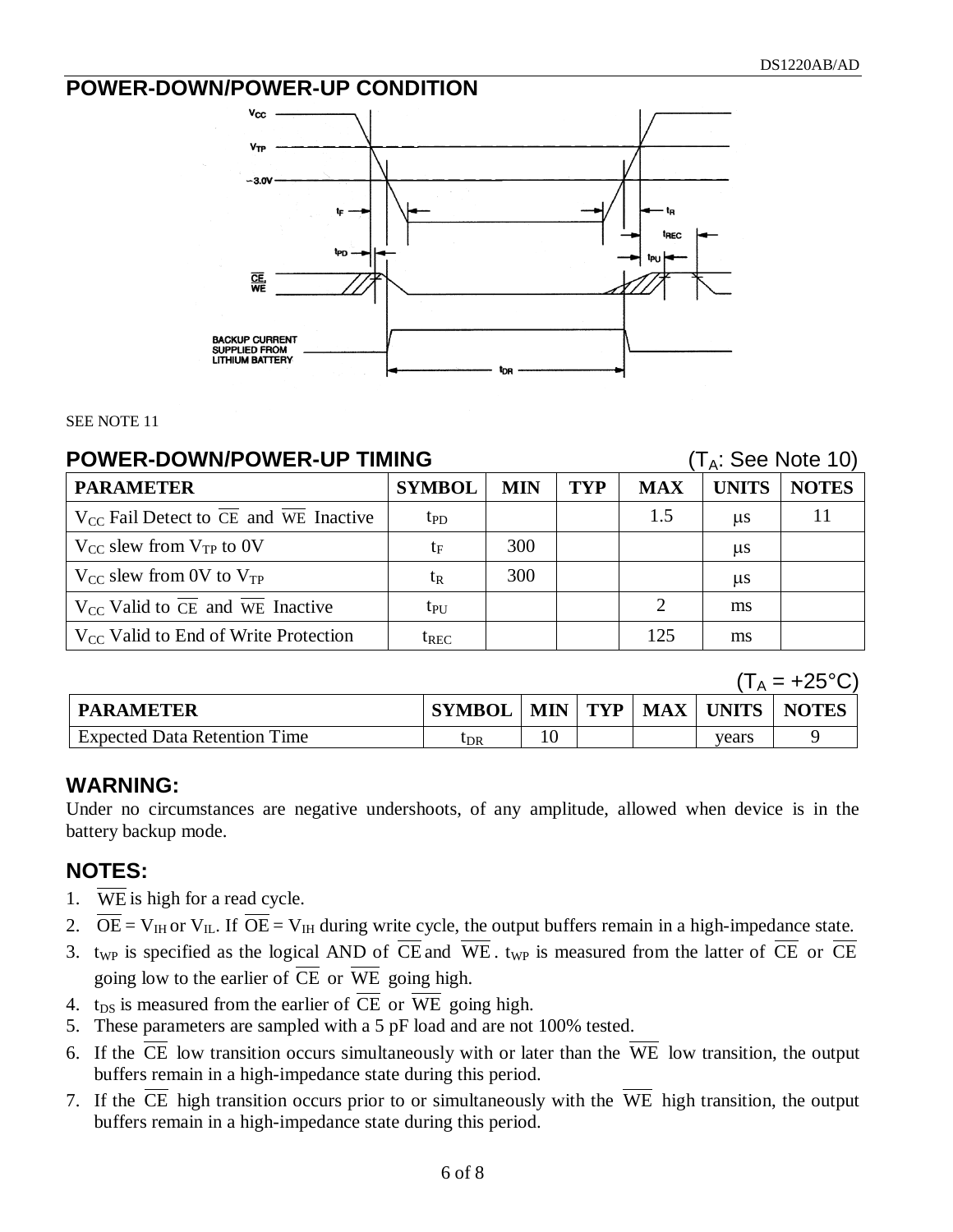- 8. If WE is low or the WE low transition occurs prior to or simultaneously with the CE low transition, the output buffers remain in a high-impedance state during this period.
- 9. Each DS1220AB and each DS1220AD has a built-in switch that disconnects the lithium source until  $V_{\text{CC}}$  is first applied by the user. The expected t<sub>DR</sub> is defined as accumulative time in the absence of  $V_{CC}$  starting from the time power is first applied by the user. This parameter is guaranteed by design and is not 100% tested.
- 10. All AC and DC electrical characteristics are valid over the full operating temperature range. For commercial products, this range is  $0^{\circ}$ C to 70 $^{\circ}$ C. For industrial products (IND), this range is -40 $^{\circ}$ C to  $+85^{\circ}$ C.
- 11. In a power down condition the voltage on any pin may not exceed the voltage on  $V_{CC}$ .
- 12.  $t_{WRI}$ ,  $t_{DH1}$  are measured from WE going high.
- 13.  $t_{WR2}$ ,  $t_{DH2}$  are measured from CE going high.
- 14. DS1220 modules are recognized by Underwriters Laboratories (UL) under file E99151.

### **DC TEST CONDITIONS**

Outputs Open Cycle = 200ns for Operating Current All Voltages Are Referenced to Ground

## **AC TEST CONDITIONS**

Output Load: 100 pF + 1TTL Gate Input Pulse Levels: 0 - 3.0V Timing Measurement Reference Levels Input: 1.5V Output: 1.5V Input Pulse Rise and Fall Times: 5ns

| <b>PART</b>        | <b>TEMP RANGE</b>                            | <b>SUPPLY</b><br><b>TOLERANCE</b> | <b>PIN-PACKAGE</b> |
|--------------------|----------------------------------------------|-----------------------------------|--------------------|
| $DS1220AB-100+$    | $0^{\circ}$ C to +70 $^{\circ}$ C            | $5V \pm 5\%$                      | 24 720 EDIP        |
| $DS1220AB-100IND+$ | -40 $^{\circ}$ C to +85 $^{\circ}$ C         | $5V \pm 5\%$                      | 24 720 EDIP        |
| $DS1220AD-100+$    | $0^{\circ}$ C to +70 $^{\circ}$ C            | $5V \pm 10\%$                     | 24 720 EDIP        |
| $DS1220AD-100IND+$ | -40 $\rm{^{\circ}C}$ to +85 $\rm{^{\circ}C}$ | $5V \pm 10\%$                     | 24 720 EDIP        |

### **ORDERING INFORMATION**

*+Denotes a lead(Pb)-free/RoHS-compliant package.*

## **PACKAGE INFORMATION**

For the latest package outline information and land patterns, go to **[www.maxim-ic.com/packages](http://www.maxim-ic.com/packages)**. Note that a "+", "#", or "-" in the package code indicates RoHS status only. Package drawings may show a different suffix character, but the drawing pertains to the package regardless of RoHS status.

| <b>PACKAGE TYPE</b> | <b>PACKAGE CODE</b> | <b>OUTLINE NO.</b> | <b>LAND</b><br>PATTERN NO. |
|---------------------|---------------------|--------------------|----------------------------|
| 24 EDIP             | $MDT24+1$           | 21-0245            |                            |